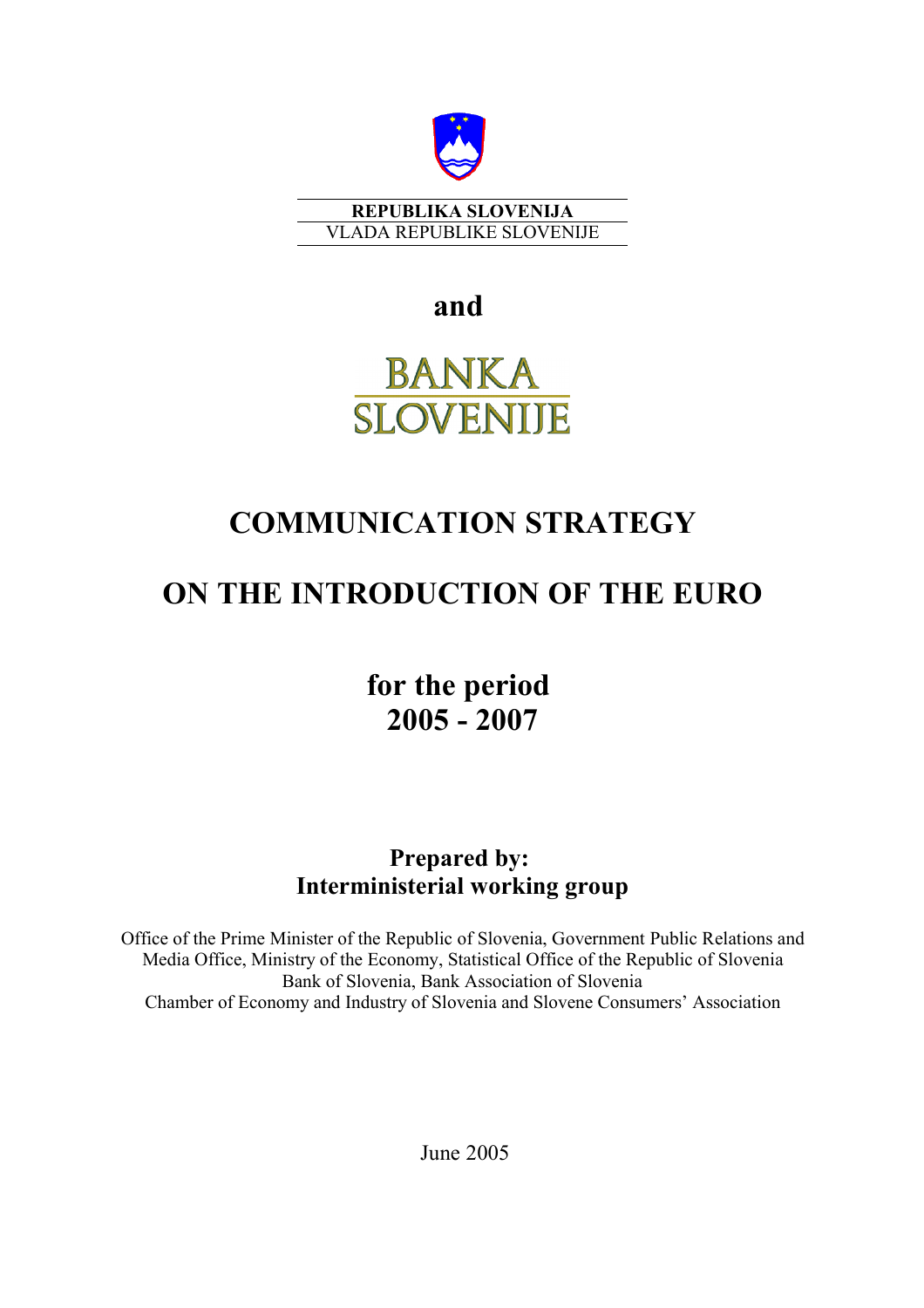## **Table of Contents**

- **1. Introduction**
- **2. Provision of information for the public 2.1. Campaign objectives and form 2.2. Campaign schedule**
- **3. Situational Analysis 3.1. Recommendations by the European Commission 3.2. Public opinion surveys**
- **4. Content Outline for campaign 4.1. 4.2. Communication objectives of the campaign 4.3. Messages**
- **5. Target publics**
- **6. Campaign partners and multiplicators 6.1. Campaign partner 6.2. Campaign multiplicators**

## **7. Communication tools**

- **7.1. Media relations**
- **7.2. Public opinion surveys**
- **7.3. Issue of publications, leaflets and calendars**
- **7.4. Direct communication**
- **7.5. Advertising, promotional materials**
- **8. Financial framework**
- **9. Evaluation of achievements**
- **10. Conclusion**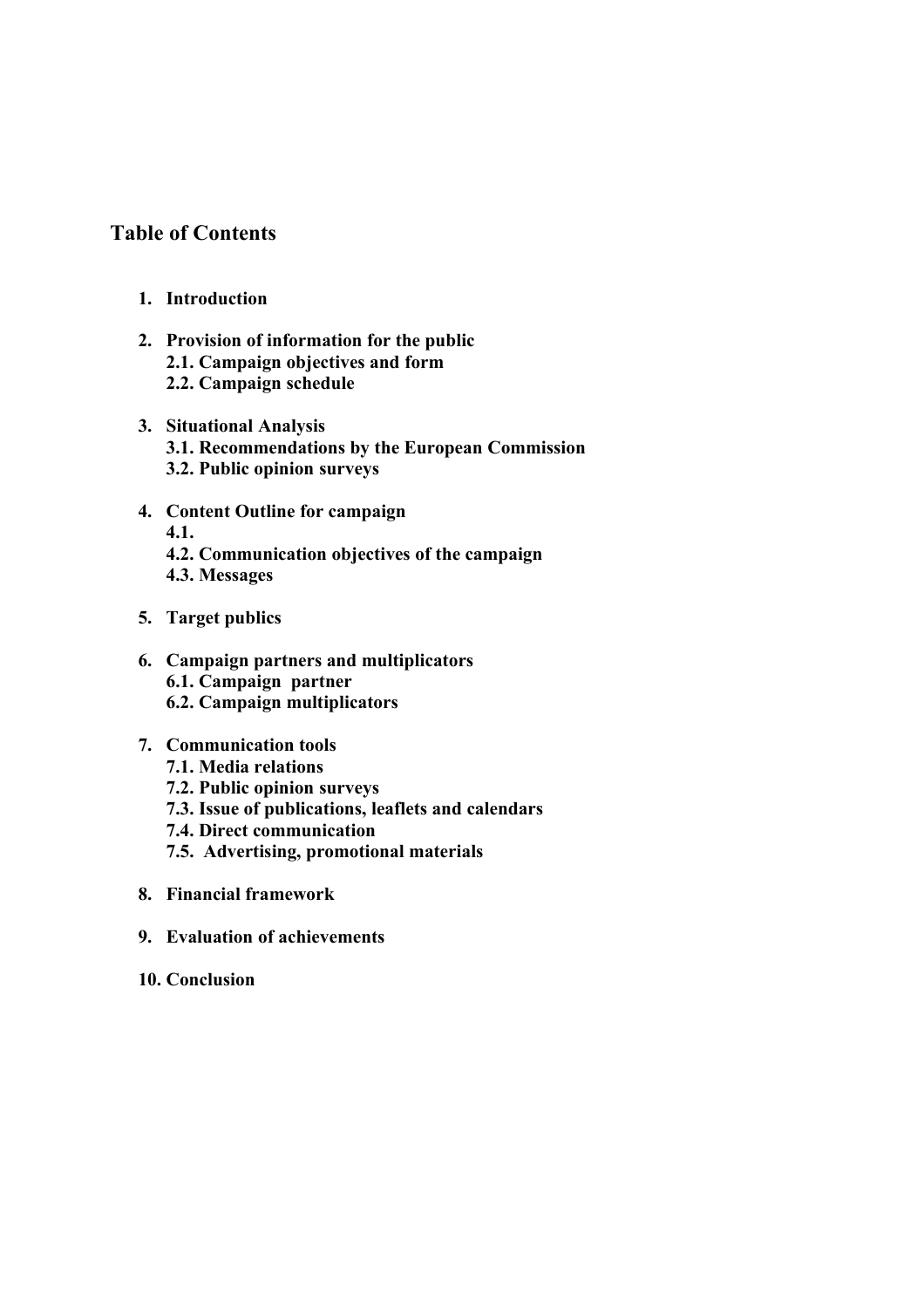## **1. INTRODUCTION**

By acceding to the EU, Slovenia also committed itself to adopting the euro as its currency. The first step towards achieving this objective is to participate in the ERM II for two years. Slovenia joined this mechanism on 28 June 2004 and will be allowed to introduce the euro on 1 January 2007, provided that it complies with all five Maastricht convergence criteria. **1**

In January 2005, the Government of the Republic of Slovenia and the Bank of Slovenia adopted a "Plan for the introduction of the euro" that lays down all essential procedures associated with the introduction of the euro.

Since the introduction of the euro represents a large and complex logistical project, it involves the cooperation of several decision-making bodies and holders of activities. Technical preparations for the introduction of the euro are the responsibility of the **Coordinating Committee for Technical Preparations for the Introduction of the Euro**, a body set up on the initiative of the Ministry of Finance and the Bank of Slovenia on Slovenia's entering the ERM II. The Committee is composed of several working groups, each of them being in charge of a particular essential area for which it has prepared an appropriate action plan and in the implementation of which it regularly coordinates its actions with the other working groups. Other ministries and government offices, supervisors of individual parts of the financial system, professional associations of financial services providers and representatives of the enterprise sector also participate in the activities of these working groups.

#### 1.1. **The communications working group**

Provision of information for the public is one of the priority tasks of the "Plan for the introduction of the euro", which is why a working group for communications was set up within the Coordinating Committee. Its members include representatives of the Government of the Republic of Slovenia (Office of the President of the Government of the Republic of Slovenia, Government Public Relations and Media Office, Ministry of the Economy), Statistical Office of the Republic of Slovenia, the Bank of Slovenia, Bankers' Association of Slovenia, Chamber of Commerce and Industry of Slovenia and the Slovene Consumers' Association, and will be joined later on by representatives of the Chamber of Craft Trades of Slovenia.

The group is headed by the press officers of the Government and of the Bank of Slovenia. The group's task is to devise the national multi-annual communication strategy supporting the introduction of the euro, its implementation and coordination of communication and information activities.

<sup>&</sup>lt;sup>1</sup> Low rate of inflation, balanced public deficit, public debt less than 60% of GDP, low long-term rates of interest, stable rate of exchange.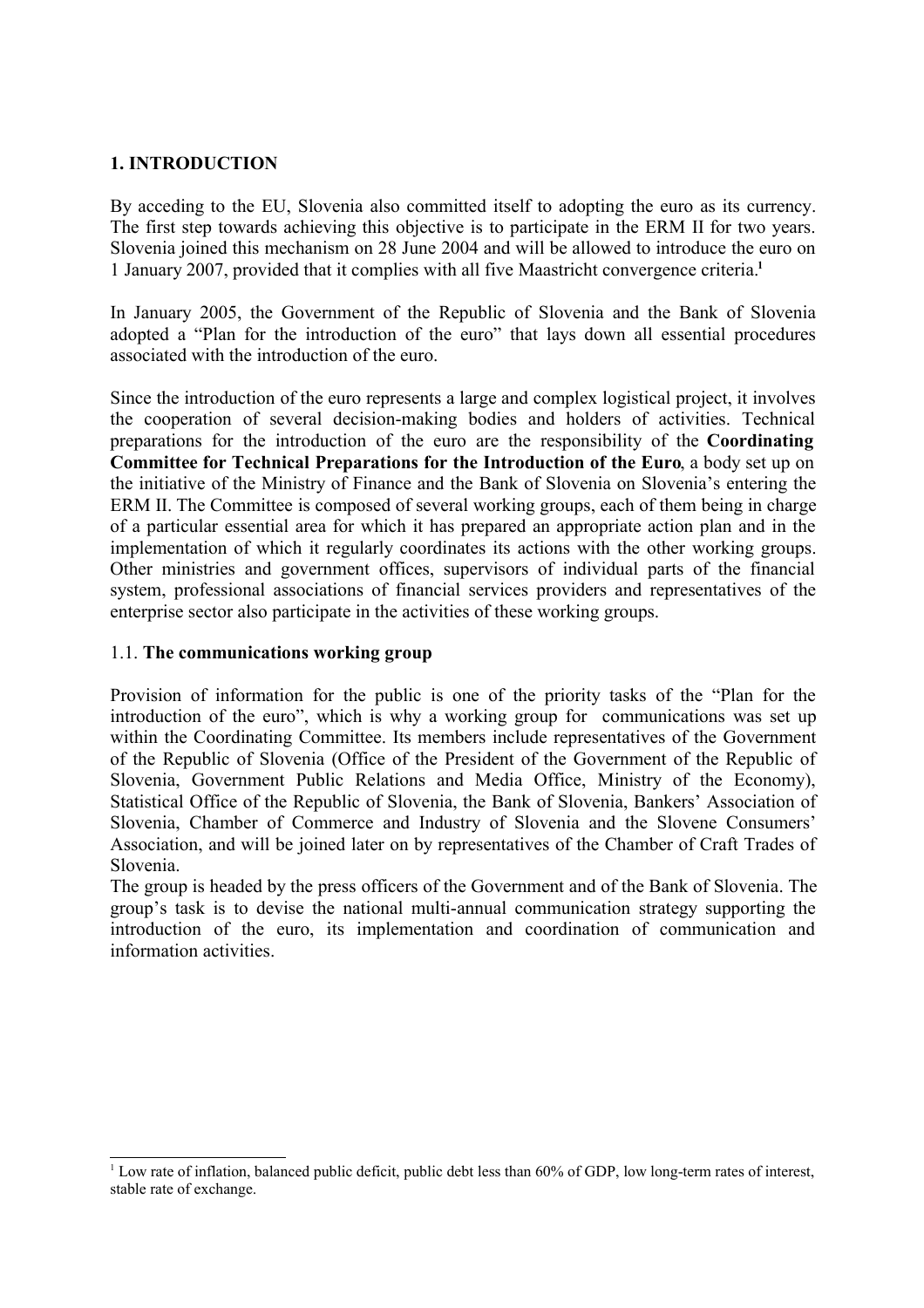#### **2. INFORMING THE PUBLICS**

In informing the publics about the introduction of the euro, Slovenia will take into account the experience of the countries that have successfully carried out the transition to the new currency as well as some important facts that are particularly specific to its social environment:

- the Slovenian publics is already familiar with euro coins and banknotes,
- introduction of the euro is rated extremely favourably and is eagerly expected,
- short pre-adoption period.

## **2.1. Campaign objectives and form**

The basic objective of the campaign is to inform and educate the publics in the period before and during the introduction of the euro and to provide follow-up advice. An important goal of the campaign is also to build people's confidence in the euro and to ensure a smooth changeover. In building this confidence, Slovenia will also make use of its positive experiences gained in the introduction of its own national currency as well as the experiences of the member states of the euro area.

In its initial stage, the campaign will be primarily informative and educational and will be focused on stressing the advantages of the common currency, the common monetary area and operation of the European Central Bank, Eurosystem operating rules, and getting people acquainted with euro banknotes and coins.

In the last few months before the changeover, information activities (getting people and technology ready for the changeover, identification of counterfeits, preparing people for the new standard of value) will be upgraded by advertising. Introduction of the new currency will be followed by activities of advisory nature, since the public will need assistance in the form of practical information, data, advice, instructions on how to act on the changeover, where the old banknotes and coins can be changed, etc.

The campaign will address Slovenia's population as a whole and will be particularly focused on certain population groups (less informed, rural population, people with special needs, minorities and ethnic groups, etc.).

## **2.2. Campaign schedule**

The campaign will comprise five stages<sup>2</sup>:

- **- preparatory stage (June – December 2005):** it will comprise the provision of information for the public concerning the beginning of a dual display of prices of prices, including public procurement procedures necessary for the implementation of subsequent activities, regular following of the media, activities carried out together with the selected twinning country, setting up a common web site (www.evro.si), designating a logo and eventual slogan of the campaign unless the European Central Bank defines a common logo and slogan for all countries adopting the euro at the same time;
- **- introductory stage (1 January 2006 – 1 September 2006)** in which informative and educational activities will be in the forefront of overall procedures;
- **- final stage of the two-year participation in ERM II (June 2006) and fixing of the rate of exchange:** general information to the public about the functioning of the

<sup>&</sup>lt;sup>2</sup> The Bank of Slovenia and the Government of the Republic of Slovenia: Plan for the Introduction of the Euro (January 2005)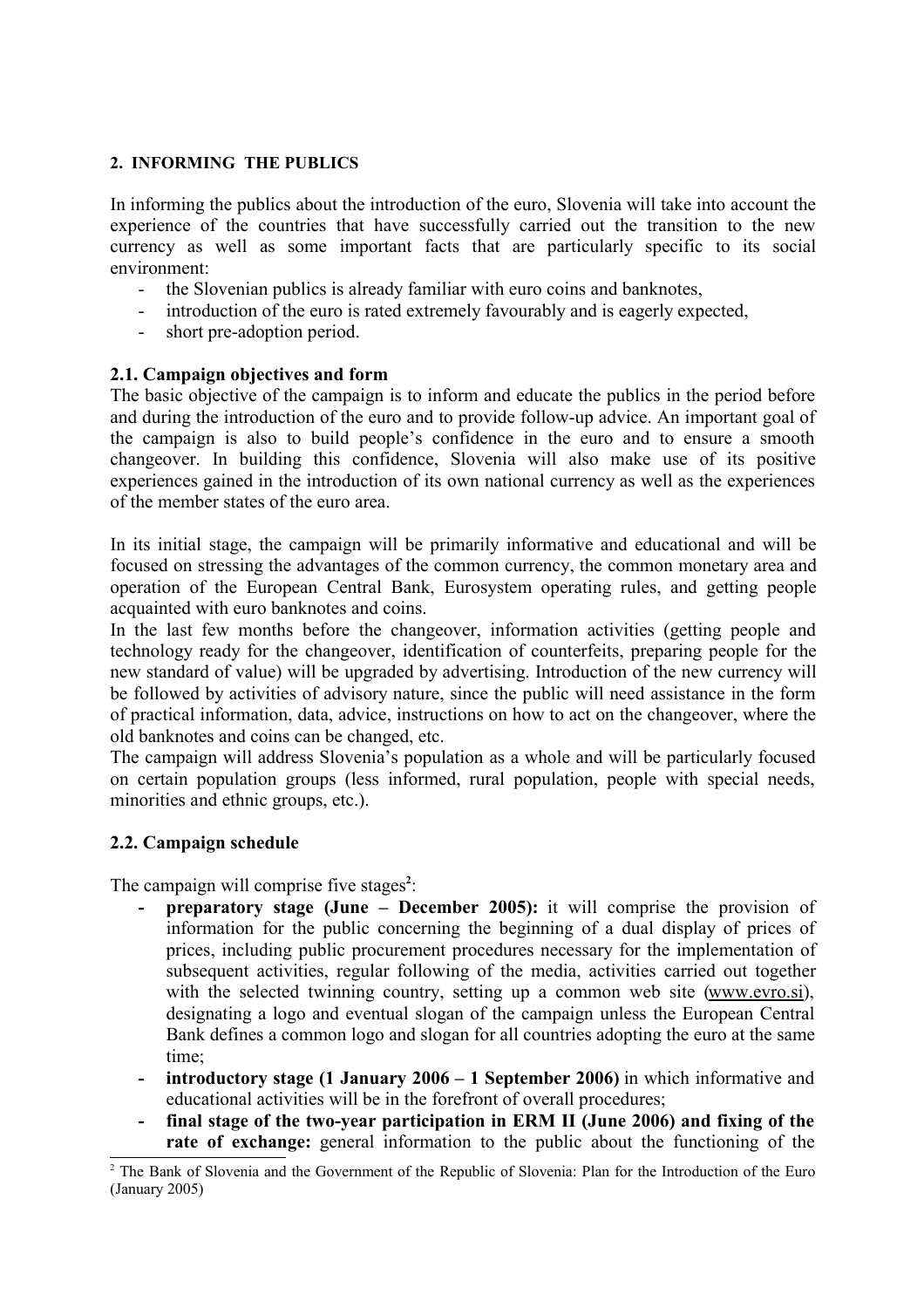economic and monetary union and the compliance with convergence criteria and, at the same time, also the first concrete activities associated with the adoption of the euro, information to the public of such activities and the process of changeover;

- **- the period between the termination of the two-year participation in ERM II and the adoption of the euro (**scheduled for the time span between **July 2006 and 1 January 2007):** essentially a continuation of the preceding stages, focused, however, on making the public acquainted with the progress of preparations in banks, design of the common face of coins and banknotes, and giving practical advice on the change of national currency units for the euro;
- **- the period between the introduction of the euro (1 January 2007) and the end of currency exchange and conversion transactions in banks:** communication with the public, oriented primarily to giving practical advice on exchange/conversion.

## **3. SITUATIONAL ANALYSIS**

## **3.1. Recommendations by the European Commission<sup>3</sup>**

The European Commission has made provisions for a special assistance for implementing communication programmes of introduction of the euro by the new Member States. The main recommendations and principles of support and cooperation with the new Member States may be observed in two communication strategies: umbrella communication strategy - COM (2004)196**<sup>4</sup>** and COM (2004)552 final**<sup>5</sup>** .

The key differences with regard to the first introduction of the euro are the following:

- euro banknotes and coins are already in circulation and are well familiar and frequently used also in the new Member States;
- since people are already familiar with the euro, introduction of the euro by the new Member States is expected to take place much faster; the majority of the new Member States will probably resort to a "big bang" approach;
- due to a presumably small number of automated teller machines, POS terminals (there is still a widespread use of cash (instead of payment- and ATM cards) and vending machines), there will be less demand for urgently needed adjustments in individual sectors.

#### **3.1.1. Partnership**

The European Commission recommends entering into a variety of partnerships for the implementation of communication strategy. We believe that the most suitable type of partnership within the campaign conducted in support of the introduction of the euro is the socalled ad hoc partnership, where the government of a Member State and the European Commission entered into a partnership within individual projects where necessary.

A twinning project with a selected country will run within this partnership as well.

<sup>&</sup>lt;sup>3</sup> European Commission: First Report on the practical preparations for the future enlargement (10. November 2004)

<sup>4</sup>COM(2004)196 – "Implementing the Information and Communication Strategy for the European Union", adopted in April 2004.

 $5\text{COM}(2004)$ 552 final – »Communication from the Commission to the Council, the European Parliament, the European Economic and Social Committee and the Committee of the Regions on the implementation of an information and communication strategy on the euro and Economic and Monetary Union«, August 2004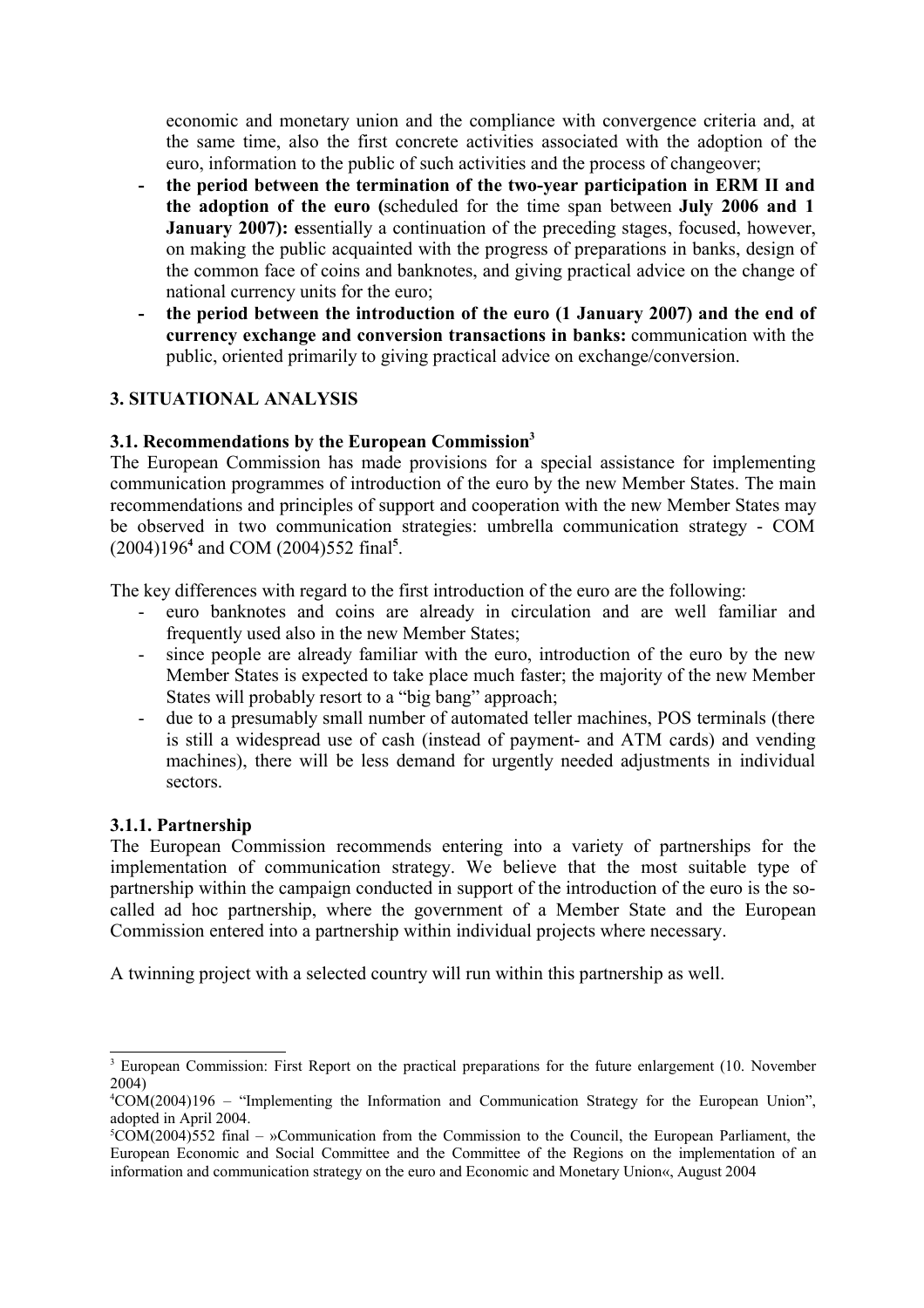## **3.2. Public opinion surveys**

#### **3.2.1. Politbarometer (Faculty of Social Sciences, Public Opinion Survey Centre)**

The data show that after 2004, when measurements of confidence in institutions within the Politbarometer survey also included the euro, respondents had most faith precisely in the euro, giving it preference even over their national currency. According to the latest information (PB April 2005), as many as 59% of respondents have and 8% of them have no confidence in the euro, and tolar enjoys the confidence of or is distrusted by 58% and 9% of respondents, respectively. On a scale from 1 (minimum confidence) to 5 (maximum confidence), the euro scored 3.84 and the tolar 3.57 on the average.

A review of the information for this period shows that the euro enjoys an above-average confidence of older and more educated respondents, pensioners, residents of Ljubljana and Maribor and the male part of the population. The euro is trusted below the average by people younger than 30, respondents with completed elementary education and women.

#### **3.2.2. Eurobarometer (October 2004)**

A telephone survey, commissioned by the European Commission and carried out in the new Member States on the subject of introduction of the euro **6** has shown that the **rate of interest in and familiarity with the euro in new Member States is low** and so is the awareness of the benefits of the common European currency.

Among the new Member States, Slovenia is one of the **highest-ranking countries** in respect of the following findings (Eurobarometer survey conducted in the new Member States – euro; October 2004):

- the highest level of familiarity with the euro (level of information) (above  $60\%$ ).
- the most frequent use of the euro (usage rate) (almost  $70\%$ ),
- introduction of the euro is rated as highly positive (57%),
- a high level of satisfaction with the fact that the euro is going to be introduced and that it will become the country's new currency (66%),
- it is generally believed that Slovenes will consider themselves more European  $(70\%)$ .

- The study shows that

- not many difficulties are expected on a personal level (no 78%)
- there is no excessive fear of abuse (no  $67\%$ )
- there is no fear of losing national identity (no 57%)
- there is no fear of losing control over economic policy (no 56%).

Women, elderly people, less educated people and rural population prevail among those expressing concern for or fearing abuse.

The anticipated consequences of the introduction of the euro include the following:

- price stabilization (37%)
- increase in inflation (44%)

<sup>6</sup> The survey "Introduction of the Euro in the new Member States", EOS Gallup Europe, Sep. 2004 (sample including 10,102 respondents).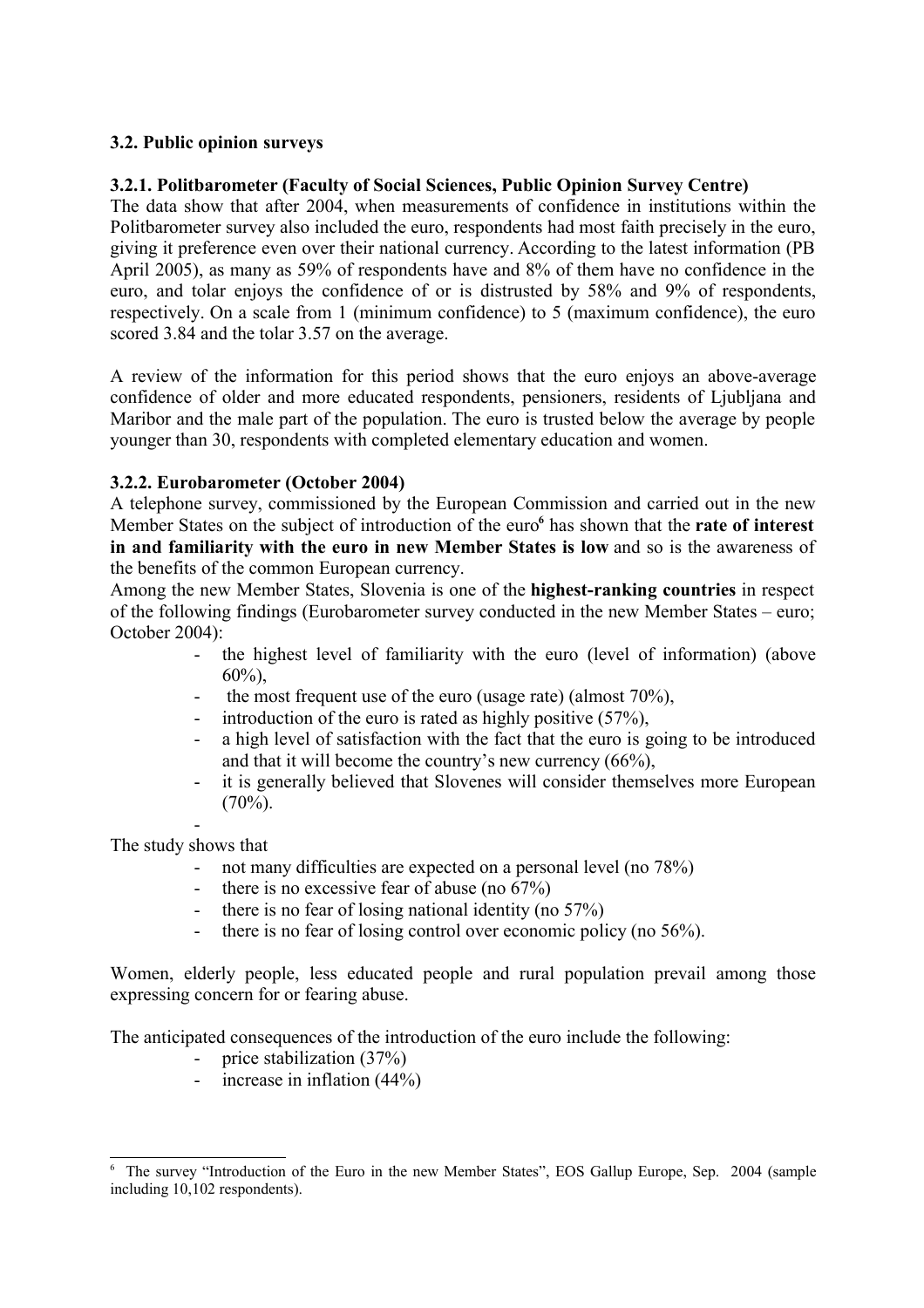## **4. CONTENT OUTLINE AND COMMUNICATION OBJECTIVES OF THE CAMPAIGN 7**

## **4.1. The communication standpoint:**

The subjects to be discussed within the programme (particularly in the initial stage) include:

- providing general information about the physical appearance, circulation and use of the new currency,
- explaining the benefits of the new currency,

and common values (e.g. single currency, values such as the road to welfare, growth, stability, price transparency, practicality and the common European identity), and subsequently also

- contribution to eliminating doubts and concerns (for instance regarding abuse),
- practical consequences on a personal level (wages, bank account, conversion, etc.)
- social, economic and political effects,
- changeover scenario.

## **4.2. Communication objectives of the campaign**

The communication campaign has the following objectives:

- to provide general information for the public about the operation of the economic and monetary union, benefits of the common currency and reasons for decision to adopt the euro, the role and significance of the European Central Bank after entering the euro area;
- to provide information about the project of introduction of the euro and characteristics of individual stages of its introduction
- to give practical advice on the introduction of the euro in order to build people's confidence and pave the way for a swift adoption of the euro (transactions involving cash in hand and in bank during the period of dual circulation, operation of automated teller machines, identification of banknotes and coins and their counterfeits, method of exchange, etc.).

## **4.3. The contextual standpoint for messages**

The main message of the campaign that is common to all campaign operators and their partners must point out the advantages brought about by the introduction of the euro both to Slovenia's residents and its economy.

These advantages are the following:

- a (private or business) travel may be undertaken with no need to change money, regardless of whether the trip is made to European or non-European countries;
- adoption of the euro will help Slovenia's economy to avail itself of the immense European market and, at the same time, provide it with a stable macroeconomic environment (including by complying with convergence criteria);
- better price transparency in the broad euro area;

<sup>7</sup> The Bank of Slovenia and the Government of the Republic of Slovenia: Plan for the Introduction of the Euro (January 2005)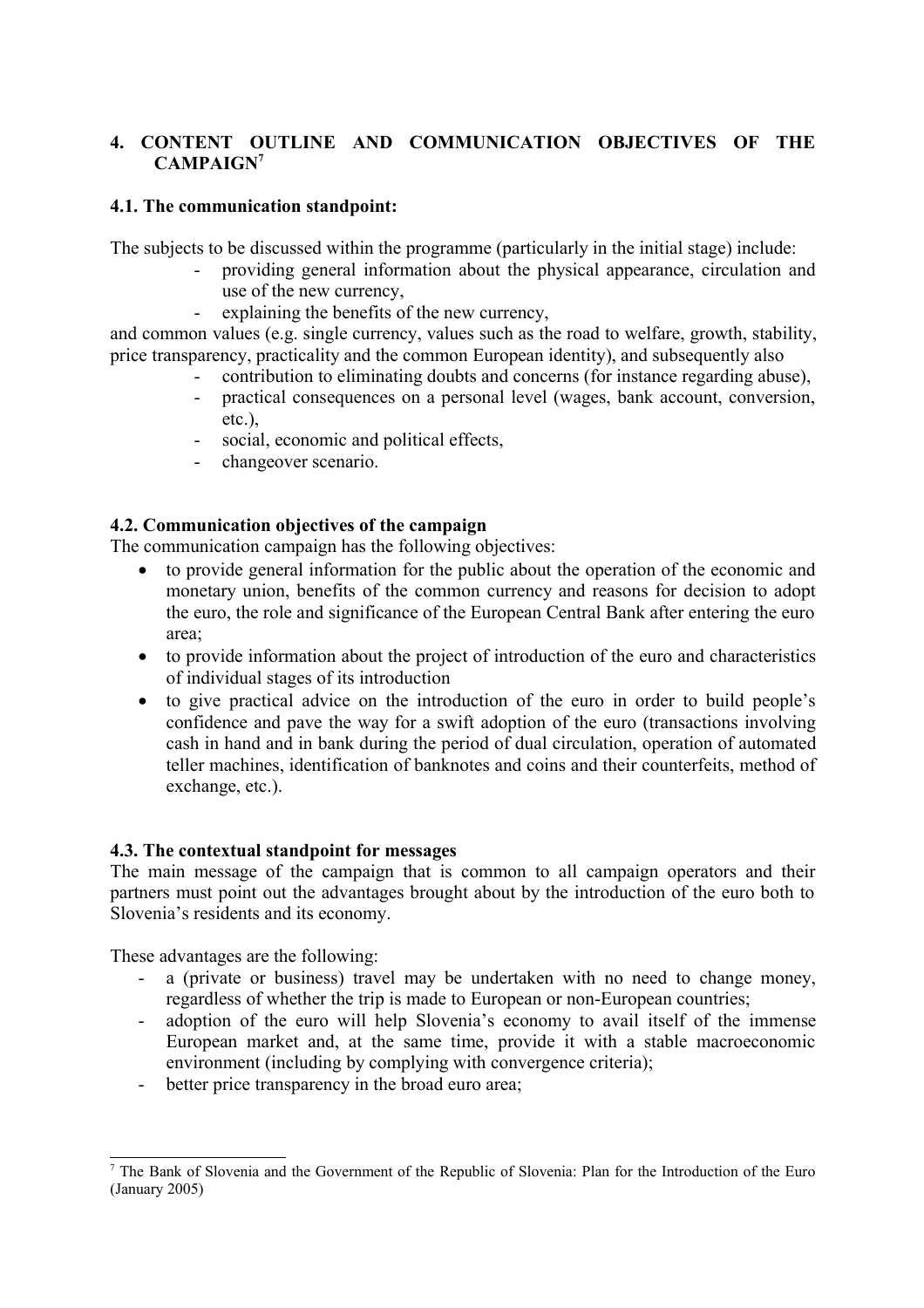- the euro has become established as a strong international currency, equal to the U.S. dollar and the Japanese yen, which makes doing business easier also on non-European markets;
- the euro as a symbol of common identity, common values and successful European integration.

These are, of course, only the guidelines that should be incorporated in all our activities. Each operator shall adapt concrete slogans to his own particular public.

## **5. TARGET PUBLICS**

The campaign will address Slovenia's entire population and will also be particularly focused on individual population groups.

- **the Slovene public-at-large a** *(Government of the Republic of Slovenia, Bank of Slovenia, Slovene Consumers' Association, Bankers' Association of Slovenia, Statistical Office of the Republic of Slovenia)*
- **professional communities** the banking and the corporate sector, traders, other service activities *(Bank of Slovenia, Bankers' Association of Slovenia, Chamber of Commerce and Industry of Slovenia, Chamber of Craft Trades of Slovenia, Statistical Office of the Republic of Slovenia)*
- **the mass media**
- **voung people** experiences of countries that have already introduced the euro have shown that the young have the least problems with getting used to the new currency and may be of a great assistance to the adult generation (*Government of the Republic of Slovenia, Bank of Slovenia, Slovene Consumers' Association)*
- **persons with special needs** (*Government of the Republic of Slovenia, Slovene Consumers' Association)*
- **minorities and national communities** both constitutional minorities (Italian, and Hungarian) as well as ethnic groups from the territory of the former Yugoslavia and Romanies should be taken into consideration (*Government of the Republic of Slovenia, Bank of Slovenia, Slovene Consumers' Association)*
- **persons beyond easy reach** (rural population, pensioners, housewives, hospital patients, prisoners, less educated persons, etc.) – groups that are generally less informed and show less interest in social developments (*Government of the Republic of Slovenia, Bank of Slovenia, Slovene Consumers' Association)*
- **aliens in Slovenia, foreign tourists** *Government of the Republic of Slovenia in cooperation with WTO)*
- **civil society** and other opinion leaders (politicians, members of parliament, civil service, managers, businessmen, teachers and professors at all educational levels, local government bodies) as multipliers in providing information to those groups that are hard to cover by general information (*Government of the Republic of Slovenia, Bank of Slovenia)*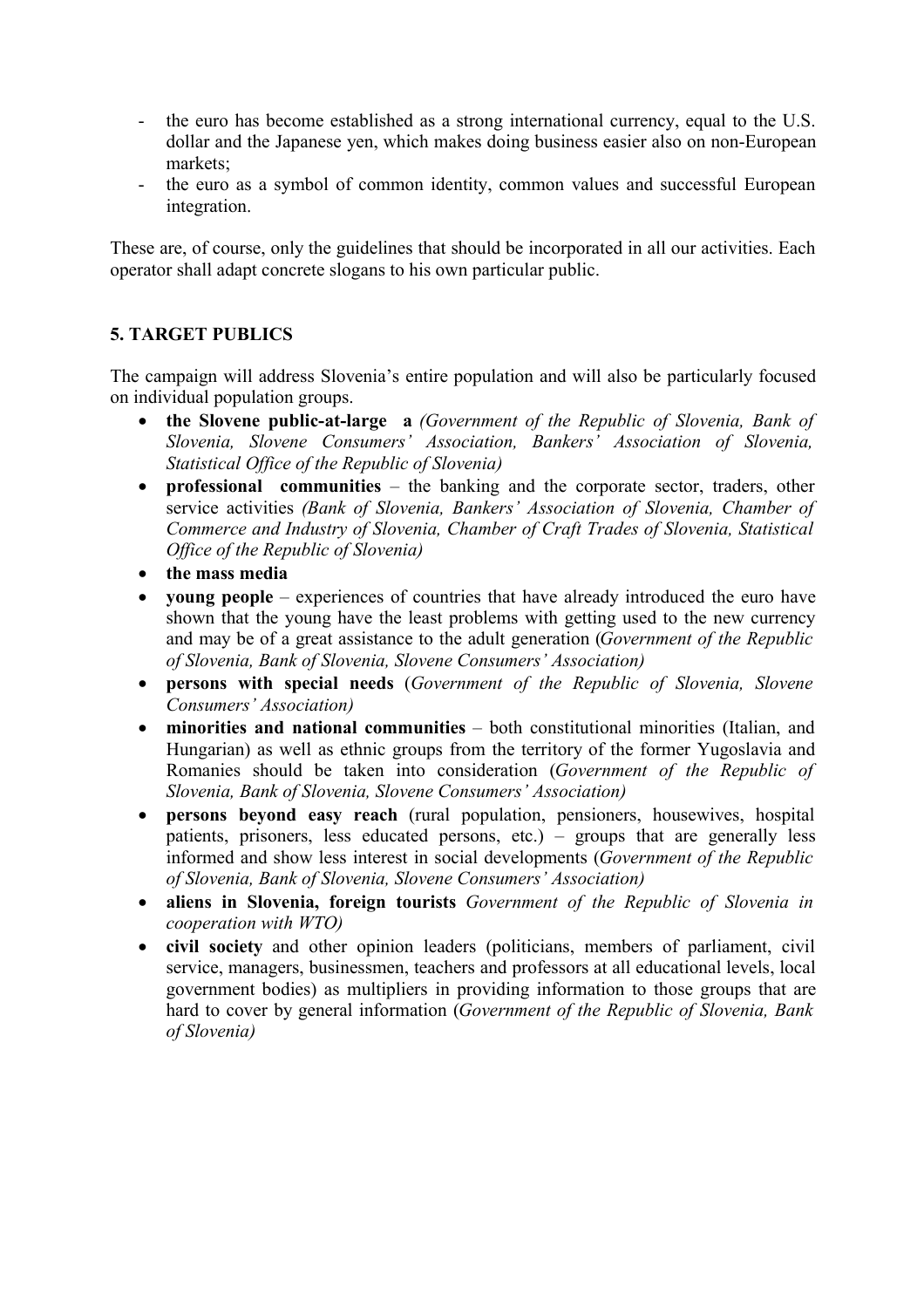## **6. CAMPAIGN PARTNERS AND OTHER MULTIPLICATORS**

#### **6.1. Campaign partners**

The main campaign partners are the Government of the Republic of Slovenia (Office of the President of the Government of the Republic of Slovenia, Government Public Relations and Media Office, Ministry of the Economy) and the Bank of Slovenia. Both campaign partners collaborate with the Chamber of Economy and Industry of Slovenia, Bankers' Association of Slovenia and Slovene Consumers' Association in campaign preparations and implementation. Activities will coordinated in respect of the time frame and contents among individual abovementioned institutions, both by means of coordination on a national level and through a coordinating subgroup for public relations.

#### **6.2. Campaign multiplicators**

At all stages of the campaign, the campaign operators will cooperate with many partners – multipliers:

- **cooperation with ministries** (particularly with the Ministry of Education, Science and Sport, Ministry of Health, etc.), **government agencies and offices** (Office of the Republic of Slovenia for Consumer Protection, Office of the Republic of Slovenia for Youth) with the **Delegation of the European Commission in the Republic of Slovenia** and the **European Parliament Information Office** will be coordinated by the Government PR and Media Office ;
- **cooperation with financial and banking institutions** and the European Central Bank will be coordinated by the Bank of Slovenia;
- **organizations in charge of persons with special needs** (coordinated by the Government PR & Media Office );
- **cooperation with the corporate sector** will be coordinated by the Chamber of Economy and Industry of the Republic of Slovenia;
- **cooperation with national, local, regional and specialized media:** by all partners on the occasion of major activities that require a larger media effect;
- **cooperation with non-government organizations** will be coordinated by the Government PR & Media Office within annual calls for proposal.

The publics will also be addressed in hospitals, prisons, military barracks, employment bureaus, local government bodies, pensioners' associations, working groups of peasant women, WTO and Tourism Association of Slovenia, embassies, consulates, etc. Communication with them will be coordinated through the competent ministries.

## **7. COMMUNICATION TOOLS**

This section provides only a general definition of communication tools. A more detailed description by individual operators' activity will be given in the action plan. which is to be developed subsuquestly...

#### **7.1. Media relations**

- press conferences
- briefings, press releases
- radio call-in shows
- topical supplements to newspapers and specialist magazines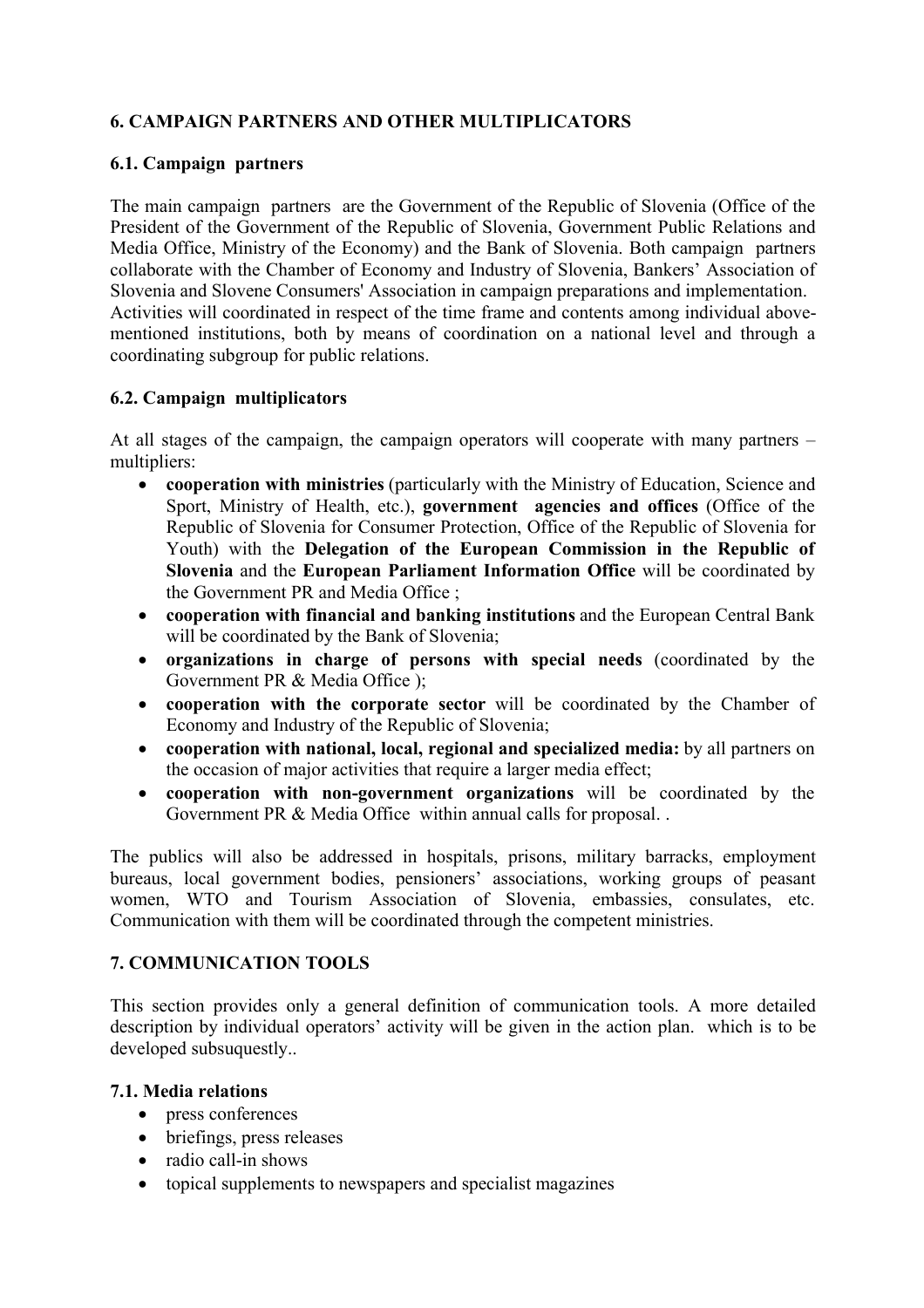• topical television shows

## **7.2. Public opinion surveys**

Questions about the euro are already included in a monthly public opinion survey called Politbarometer (commissioned by the Government PR & Media Office ), which will be carried on also during the campaign. Moreover, the Bank of Slovenia will carry out additional quarterly public opinion surveys (starting with January 2006).

#### **7.3. Issue of publications, leaflets and calendars**

- two publications dedicated for the general public are to be sent to all households,
- publications and leaflets for specialist publics,
- informational posters,
- ECB publications.

#### **7.4. Direct communication**

- organization of round-table discussions and various conferences, (international) seminars, lectures, training events, business conferences for the specialist and the general publics;
- Periodical regional public debates intended for the general public;
- open free telephone line
- **-** setting up of a single central web page for the euro www.euro.si with links to specialized websites of all campaign partners and ECB
- presentations on trade fairs and similar public events, commercial centres, in schools, hospitals, nursing homes, pensioner's and other associations, military barracks, etc.

## **7.5. Advertising, promotional materials**

Preparation of promotional materials (T-shirts, badges, plastic coins with Slovene motifs, "euro accepted" stickers, pouches for coins, calculators, etc.).

The final stage of the campaign will also include television spots, radio and newspaper ads, a wide range of promotional and informational materials as well as materials issued by the EU and the European Central Bank.

Partners of the communication campaign estimate that they can together carry out particularly the following activities:

- set up a common web site www.euro.si
- issue informational posters & some publications
- organize round-table discussions and presentations
- work together in the open telephone line
- prepare promotional materials  $&$  coordinate advertising activities.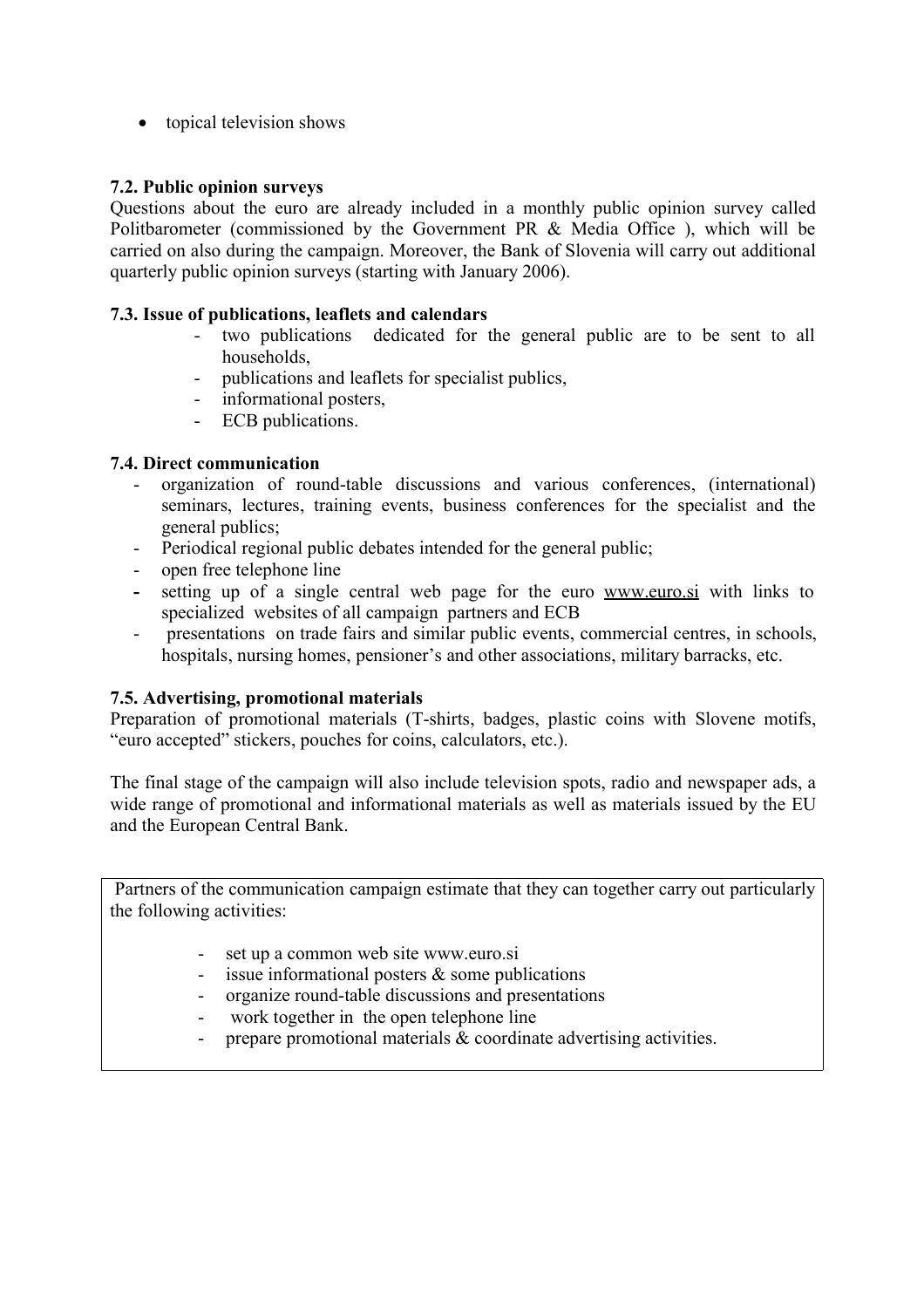#### **8. FINANCIAL FRAMEWORK**

The working group estimates that indicative costs of the entire campaign, in the period 2005- 2007, will amount to SIT 400 million. This figure includes the currently anticipated activities of all key operators (Government of the Republic of Slovenia, Bank of Slovenia, Bankers' Association of Slovenia, Chamber of Commerce and Industry of Slovenia, and Slovene Consumers' Association).

Funds for the performance of activities by budget spending units<sup>8</sup> in 2005 have already been provided for by the Budget of the Republic of Slovenia for 2005.

Funds required for activities of all campaign operators in 2006 total SIT 330 million SIT Funds for activities performed by budget spending units in 2006 and in the first quarter of 2007 will be provided by the state budgets for 2006 and 2007.

The Government of the Republic of Slovenia and the Bank of Slovenia will strive to obtain additional funds for the campaign in partnership with the European Central Bank and the European Commission.

## **9. EVALUATIUON OF ACHIEVEMENTS**

Efficiency of the activities carried out will be evaluated during the campaign. The scope of evaluation will include an assessment of the achievement of

- general objectives (level of familiarity, acceptance of or confidence in the euro by means of regular monthly public opinion surveys conducted before, during and after the campaign) and
- implementing objectives (monitoring the statistics of visits to the central web site, the number and contents of questions asked on open telephone numbers, the quantity of issued and distributed copies of publications and promotional material, the number of participants in round-table discussions, public presentations, etc.). Media will be monitored and coverage will be analyzed.

<sup>8</sup> Office of the President of the Government of the Republic of Slovenia, Government Public Relations and Media Office, Ministry of the Economy.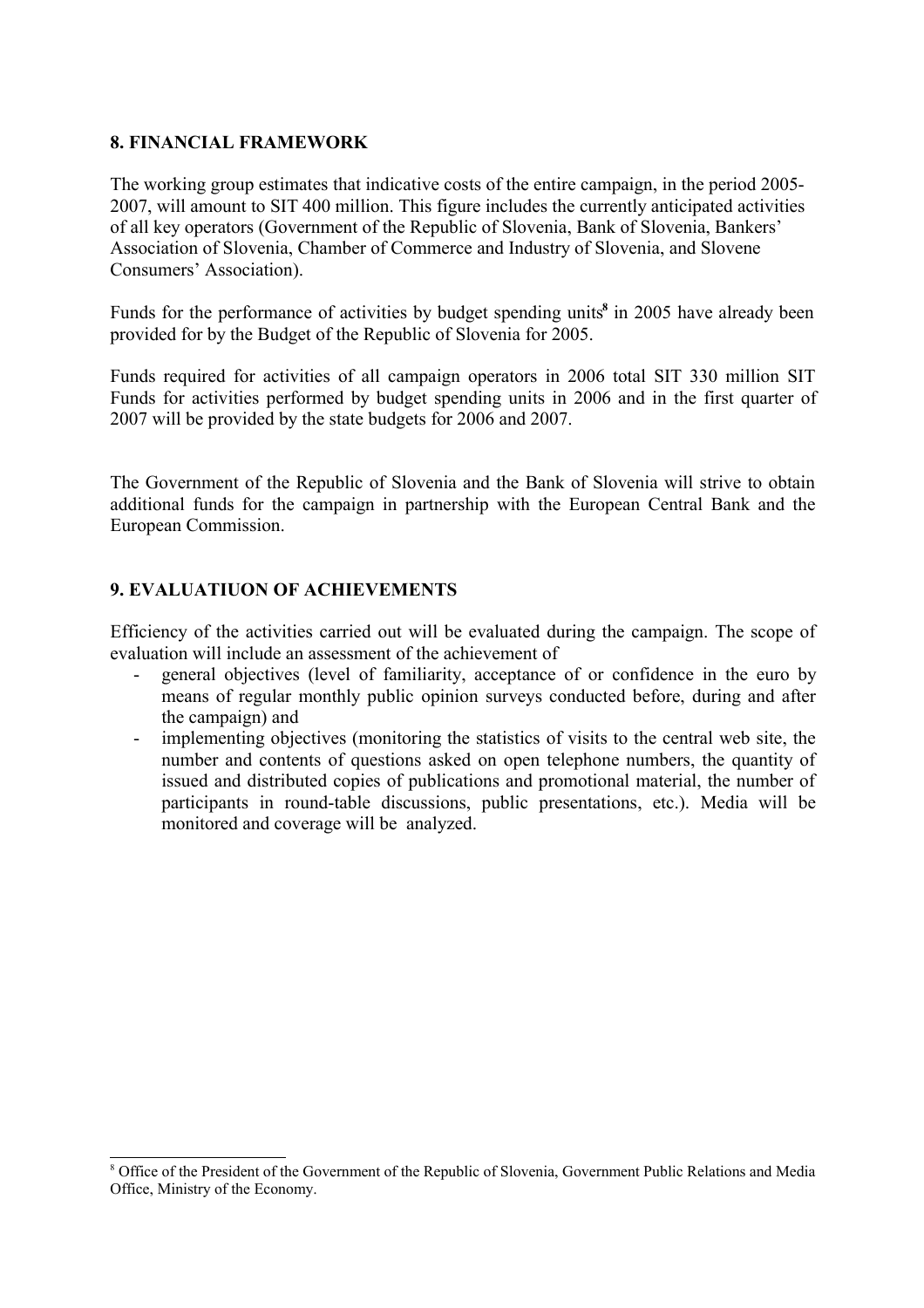## **10. ACTIVITIES OF INDIVIDUAL CAMPAIGN PARTICIPANTS**

#### **10.1. Government of the Republic of Slovenia**

For several years the Government Public Relations and Media Office has conducted information-communication activities, and has established the appropriate information infrastructure (e.g. Europhone, website, cooperation with non-governmental organisations etc.).

10.1.1. **Publications**: two general publications to be distributed to all households: the first to be published in the beginning of the campaign, the second, very practically oriented, just before the actual introduction of euro; both will be prepared in cooperation with the Bank of Slovenia;

**Information posters** issued in different stages of campaign, with targeted information and adapted to the general or special public; to be distributed in shops, companies, libraries, bus and train stations, airports, health centres, homes for the elderly, societies, schools, guesthouses … (in short, in all public places and especially in the vicinity of payment spots).

#### 10.1.2. **Web site www.evro.si**

We propose the production of a common web site with a recognisable address www.evro.si (www.euro.si), which will contain all key sections of content and a uniform programme tool (typo3) to enable the entry of content to several administrators. The web site is to be connected with all actors and linked to all relevant national and international web sites.

10.1.3. **Europhone – 080 2002** is a uniform, free telephone number active for the last seven years which people recognise as an address where they can pose a concrete question. At the moment it operates as an independent service to be merged to a uniform government call centre the Office will prepare together with the Ministry of Public Administration.

The Europhone staff answer also the questions of citizens posed through euro-postcards or through government or European web sites.

**Europhone** live  $-$  a 10-minute radio programme, live interview with a guest (in cooperation with local and regional radio stations).

10.1.4. **Presentations** in schools, shopping centres, hospitals, homes for the elderly etc. The Office, assisted by Europhone staff, carries out targeted presentations for certain target groups.

#### 10.1.5. **NGO Activities**

For the last seven years the Office has co-financed through annual public tenders the activities of non-governmental organisations providing information and education activities. The 2006 tender intends to provide a special support to NGOs implementing activities supporting the introduction of euro.

#### 10.1.6. **Promotion Materials**

To support information activities it is suitable to provide some kind of promotion materials intended to motivate and raise interest (e.g. T-shirts, badges, plastic coins, stickers "Euro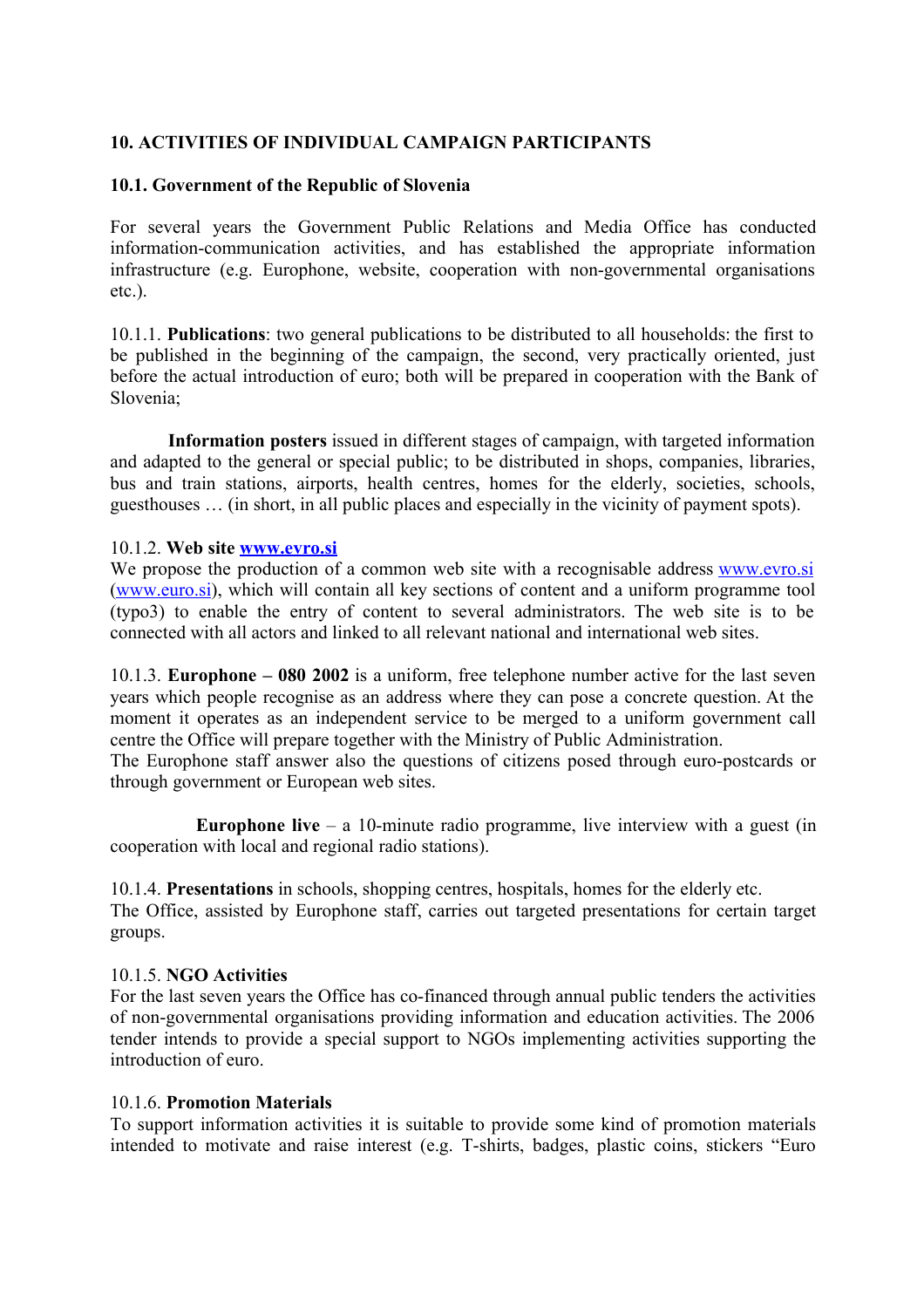accepted" (in Slovenian) available in all payment spots, coin poaches etc.), mini calculators for conversion.

## **Advertising**

The experience of other countries shows that information in the final phase before the introduction has to be further supported with prime-time advertising activities targeting general and specialised public (TV and radio clips, printed advertisements, advertisements in cinemas and on the internet).

These activities will be implemented by the Government of Slovenia together with the Bank of Slovenia.

## **10.2. Activities of the Bank of Slovenia**

10.2.1. There is already a **website** containing a special sub-section EURO with comprehensive information about euro, also in comparison with the countries already using euro, which will be updated in accordance with relevant issues (e.g. adoption of legal provisions referring to the currency). The Internet site already contains the information on euro banknotes, forged notes, and procedures for the selection of the national side of coins. The website will be linked to the common Internet site www.evro.si as well as to the website of the European Central Bank, especially to the links containing information on Euro banknotes and coins.

10.2.2. **Public opinion polling** on euro and change of currency – presumably quarterly in 2006 and the first half of 2007.

## 10.2.3. **Publications:**

- two publications containing information on the adoption of euro, on the common monetary area, the answers to the question why introduce euro, on the advantages of common currency, on how the exchange will be implemented and how long it will be possible (they will be prepared in cooperation with the Government of Slovenia and sent to all households);
- leaflet (small format, a sheet of A4 format) to be issued after the fixation of the tolar rate (presumably in October 2006) to notify people about the date of change, with more information on how long the exchange will last, where currency may be changed, and detailed instructions on the operation of cash machines – Bank of Slovenia together with the Bank Association of Slovenia, business banks – to clients.

The publications and the leaflet will be adapted also to the weak-sighted and published in the languages of both minorities and ethnic communities. They will be available also in business banks, on railway and bus stations, on airports.

- **posters** of euro banknotes and coins, small leaflets **on identification of forged** banknotes – sent to schools, homes for the elderly, banks, exchange offices, railway and bus stations, airports and other similar public institutions;
- materials of European central bank both informational and promotional, targeting general and expert public, e.g. posters with euro banknotes and coins, translated into Slovenian.

## 10.2.4. **Advertising**

• preparation of TV spots, radio and newspaper advertisements in the framework of the joint advertising-promotion action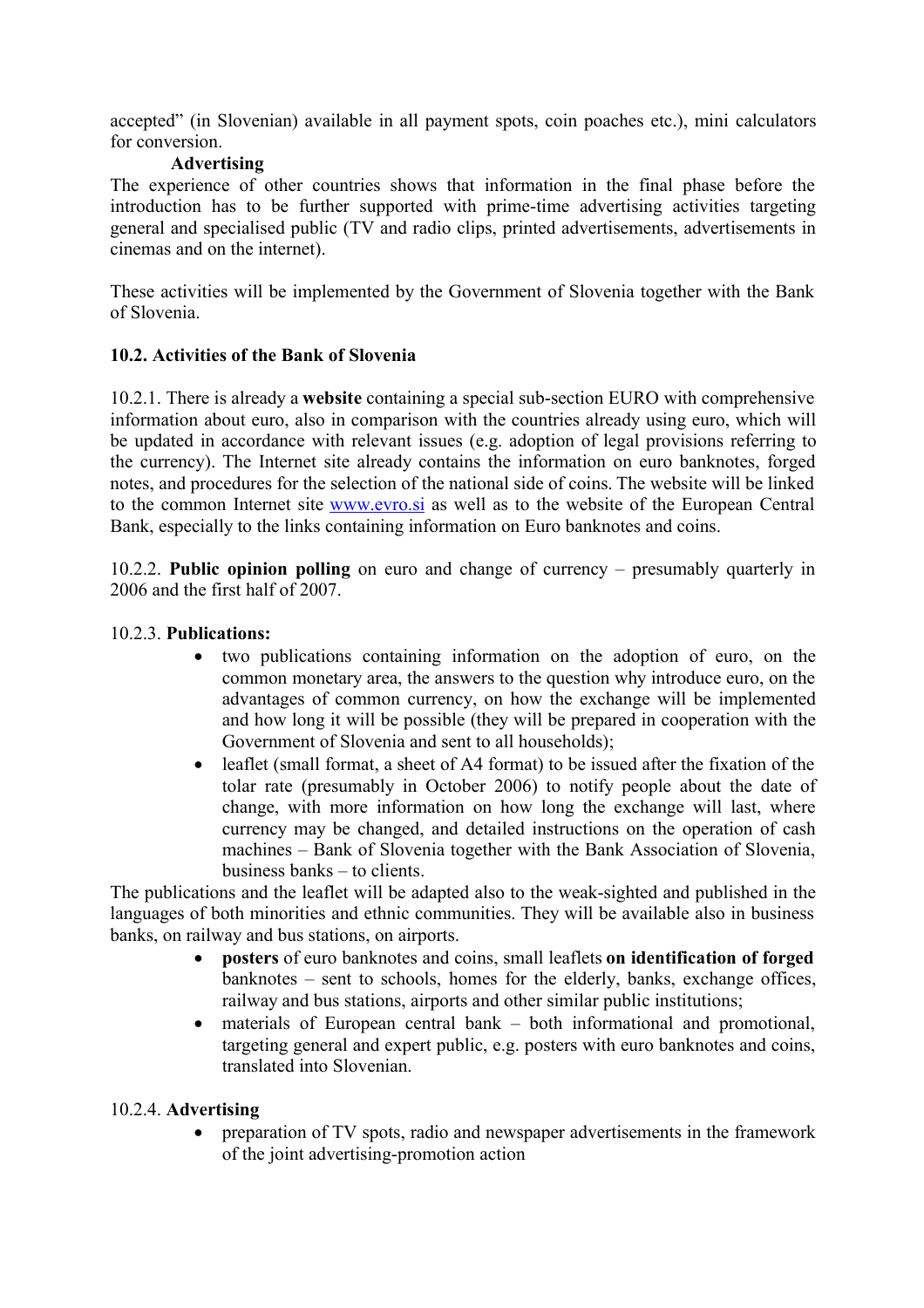### **Promotion Material**

In the beginning of double informative price marking the households will be provided mini calculators for the help in conversion of prices from tolars to euros; this is intended to help them in getting used to the new value standard

These activities will be implemented by the Bank of Slovenia together with the Government of Slovenia.

10.2.5. **Open discussions** with the participation of representatives of different institutions in 2006, in the end of the year also with the cooperation of representatives of European Union, European Central Bank (a bigger conference organised in November or December 2006)

#### 10.2.6. **Youth Activities**

preparation of CD-rom on euro banknotes, importance of common currency, meaning and role of central bank and European central bank (in cooperation with the minister of education and sport and the Government Office for Information, association of banks and business banks)

#### 10.2.7. **Education**

Lectures on recognition of euro banknotes and coins and their counterfeits for expert public, learning about the processes of identifying their genuineness, and acting upon the receipt of cash together with the practical part (September 2005 – January 2007).

10.2.8. **Training of major professional users** of cash in the non-banking sector (e.g. traders) – June 2006 – January 2007.

10.2.9 **Open Phone** (in cooperation with the Government of Slovenia)

10.2.10 **Media Communications** (press conferences, press releases) and seminars for journalists (in cooperation with the European Central Bank)

- 1. To implement the advertising and promotional action, the Government of Slovenia and the Bank of Slovenia will open an international public tender, while financial obligations and tasks which need to be performed for the implementation of the tender and later implementation of advertising and promotional action will be detailed in a special agreement.
- 2. A special agreement between the Government of Slovenia and the Bank of Slovenia will provide a detailed definition of the preparation of joint publications and all tasks which the two institutions must perform jointly or separately for a successful financial and technical completion of the project.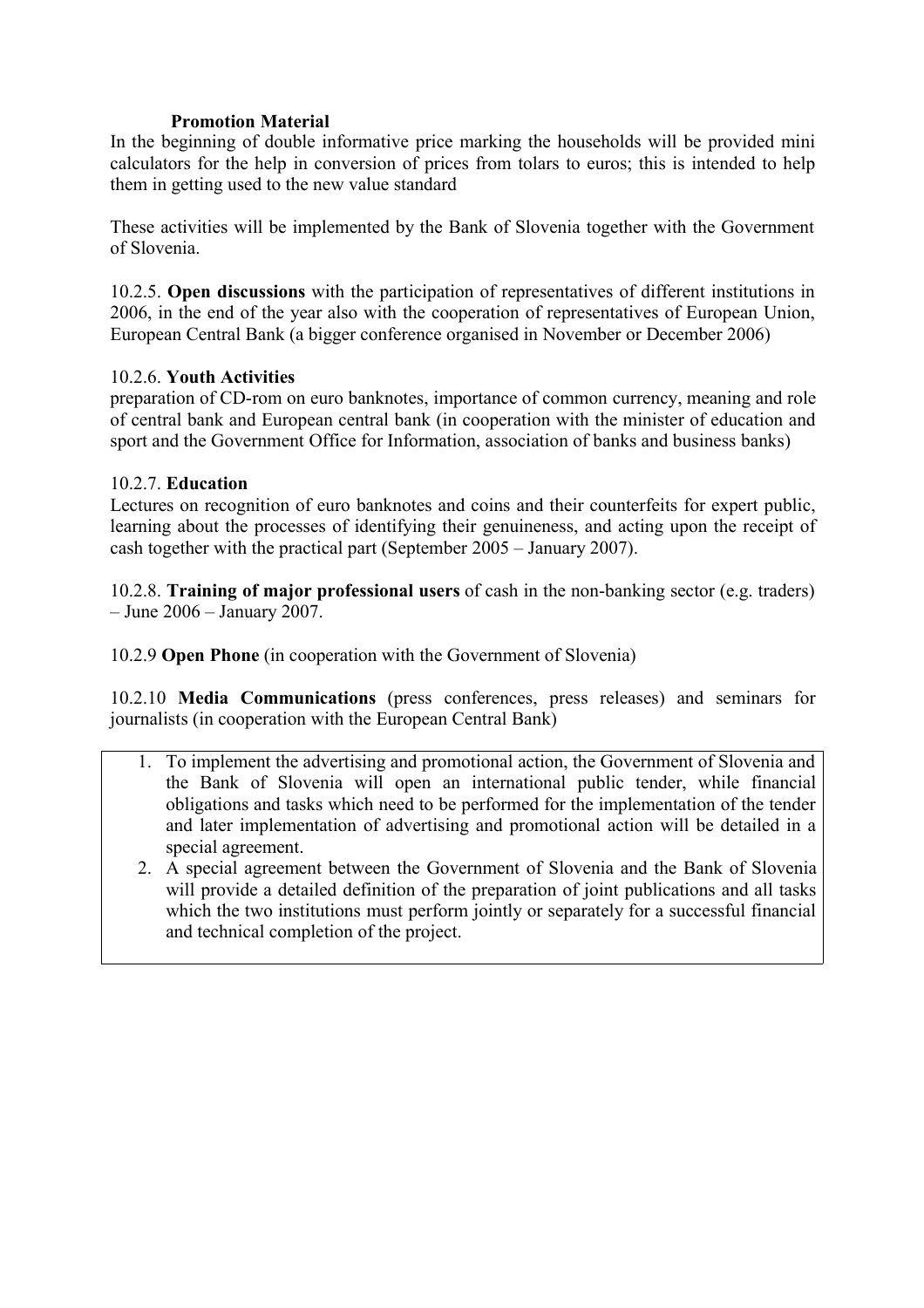## **10.3. Statistical Office of the Republic of Slovenia**

## *10.3.1. Monitoring the fulfilment of convergence criteria - low inflation rates*

In April 2005, the what is termed EMU convergence index of prices (12-month average harmonized index of consumer goods prices) indicating the rate of meeting one of the criteria for the introduction of the euro and/or achievement of a high level of price stability will be published in the regular publication of data on the inflation in Slovenia, (First statistical publication and news on the websites under http://www.stat.si/tema\_ekonomsko\_cene.asp) . This index will separately be discussed in regular publications.

#### *10.3.2. Data and information published on the websites www.stat.si*

The Statistical Office of the Republic of Slovenia will more actively be involved in the campaign when the fixed rate of exchange for the euro is determined. No special activities shall be foreseen during the informative double pricing.

In view of the increasing use of websites by all types of users of the Statistical Office, this communication channel will be the central means of providing information. Prices in euros will be converted at the fixed rate of exchange and data published:

- In the SI-STAT web database www.stat.si/si-stat that will enable the user to examine the data on prices for products and services in tolars and euros in the monthly time series, it will be possible for the user to make their selection and obtain the same data for the more recent period when updating the data, i.e. every month with a regular publication.
- In the section Aktualni kazalniki (Actual indicators) http://www.stat.si/indikatorji\_list.asp from the first website, the prices for basic *consumer goods and services in Koper, Ljubljana, Maribor and Novo mesto will be published.*
- *In the section Dinamični preračuni (Dynamic conversions) under http://www.stat.si/indikatorji\_preracun.asp where it is possible to revaluate the amounts in tolars and to convert the rate of inflation into the adequate base, it will additionally be possible to make informative conversions from tolars into euros and vice versa.*

#### **10.3.3. Printed publications available also under www.stat.si/publikacije**

In all series publications where data on tolar prices of consumer goods are published the chapter on data on euro prices will also be included when determining the fixed rate of exchange for the euro.

#### **10.3.4. Leaflets for households and businesses included in the statistical survey**

Leaflets that are sent to households and businesses selected for reporting statistical surveys will be included in the basic information about the introduction of the euro adapted to the type of reporting unit.

#### **10.3.5. Cooperation with media**

Within the framework of regular news conferences (the last working day of the month, however, in the last month of the quarter of a year two conferences per month) journalistic material folders will also include tables relating to the consumer goods prices in euros when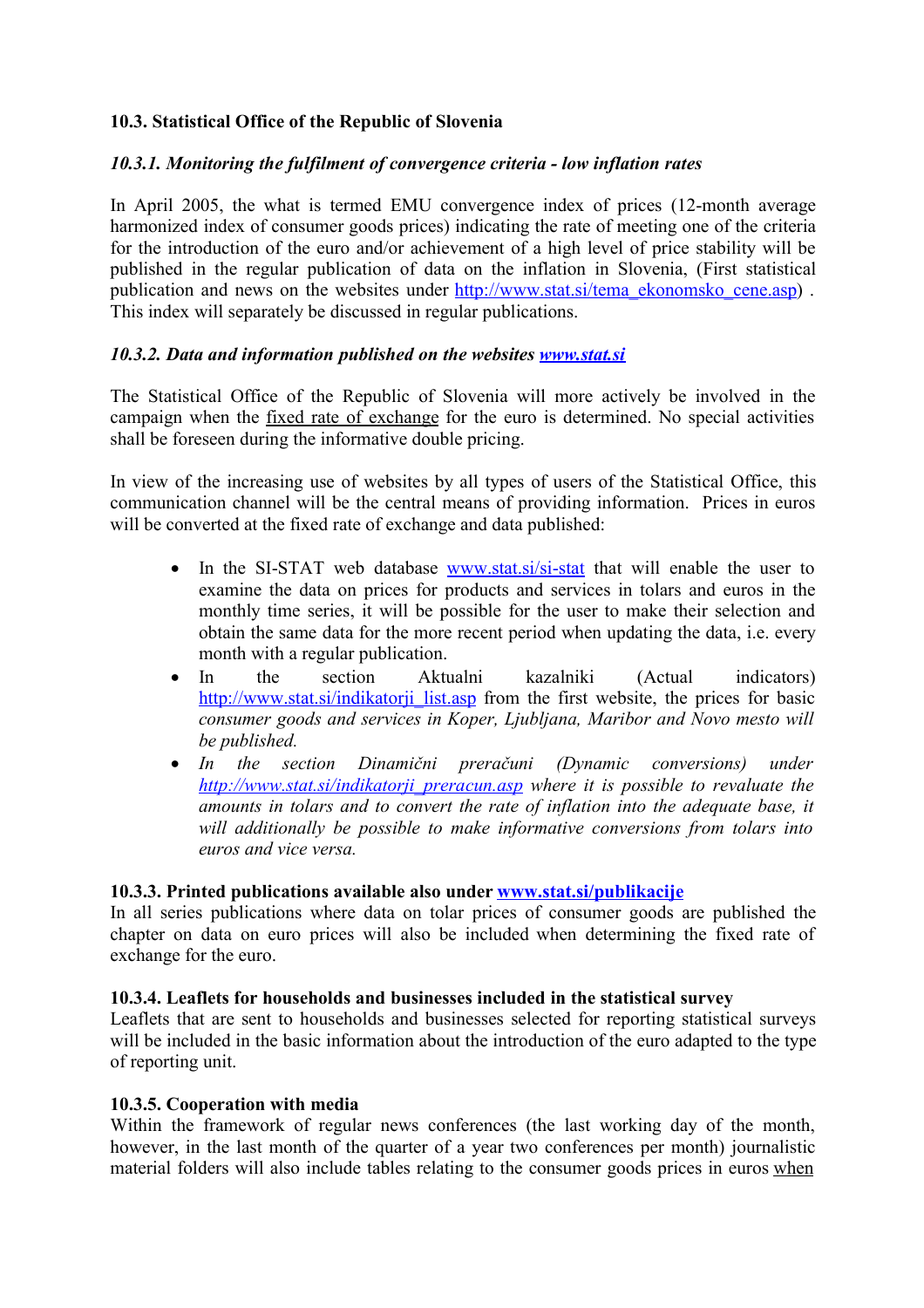determining the fixed rate of exchange SIT/€. All the material from news conferences will also be published at the same time on websites under http://www.stat.si/stat/nk that will be received by registered subscribers as information via e-mail.

## **10.4. Activities of the Chamber of Commerce and Industry of Slovenia**

#### **10.4.1. Information on the websites of the Chamber of Commerce and Industry of Slovenia**

The first means of information will be Internet. Under the websites of the Chamber of Commerce and Industry of Slovenia, Media Corner, there will be a special portal EVRO (EURO Portal) by means of which the media will be kept informed about the actual events in the field of preparations for the euro introduction (Portal will be set up in cooperation with the European Affairs Department within the Chamber of Commerce and Industry of Slovenia). On this website, online information and notices, all legal texts in connection with the introduction of the euro, rules, answers to the most frequent questions, all publications about the euro, announcements of events and links to other websites will be published according to individual areas.

#### **10.4.2. Education**

The Chamber of Commerce and Industry of Slovenia will also notify enterprises of the impacts of the introduction of the euro at seminars. Media will also be invited to seminars, business conferences and lectures. Media will duly be informed of all the activities at the Chamber of Commerce and Industry via e-mail, Media Corner at the Chamber of Commerce and Industry of Slovenia and through communications to media.

#### **10.4.3. Counselling**

Within the sphere of Infopika (Infopoint) that will carry out counselling to enterprises in the introduction of the euro together with a group of specialists, the Media Corner of the Chamber of Commerce and Industry of Slovenia should be linked with the Internet site of Infopika publishing online the most frequent questions and answers concerning the introduction of the euro as help to journalists.

## **10.4.4. Publications**

For the purposes of informing enterprises, several publications should be issued, particularly brochures and leaflets:

- Double pricing intended for enterprises at the end of 2005
- Guidebook for the introduction of the euro extensive brochure (at the end of 2005/ beginning of 2006)
- Impact of the euro on individual sectors, several thematic brochures (beginning of 2006), 5-10 brochures
- »Euro Checklists«, lists for self-verification of enterprises according to individual sectors and areas (at the end of 2005/beginning of 2006), up to 5 leaflets
- Introduction and use of the euro cash, brochure (by September 2006)

The most extensive publication will be the Guidebook for the introduction of the euro in enterprises intended for all enterprises irrespective of their size and activity. The guidebook will contain practical information, instructions and examples from the practice.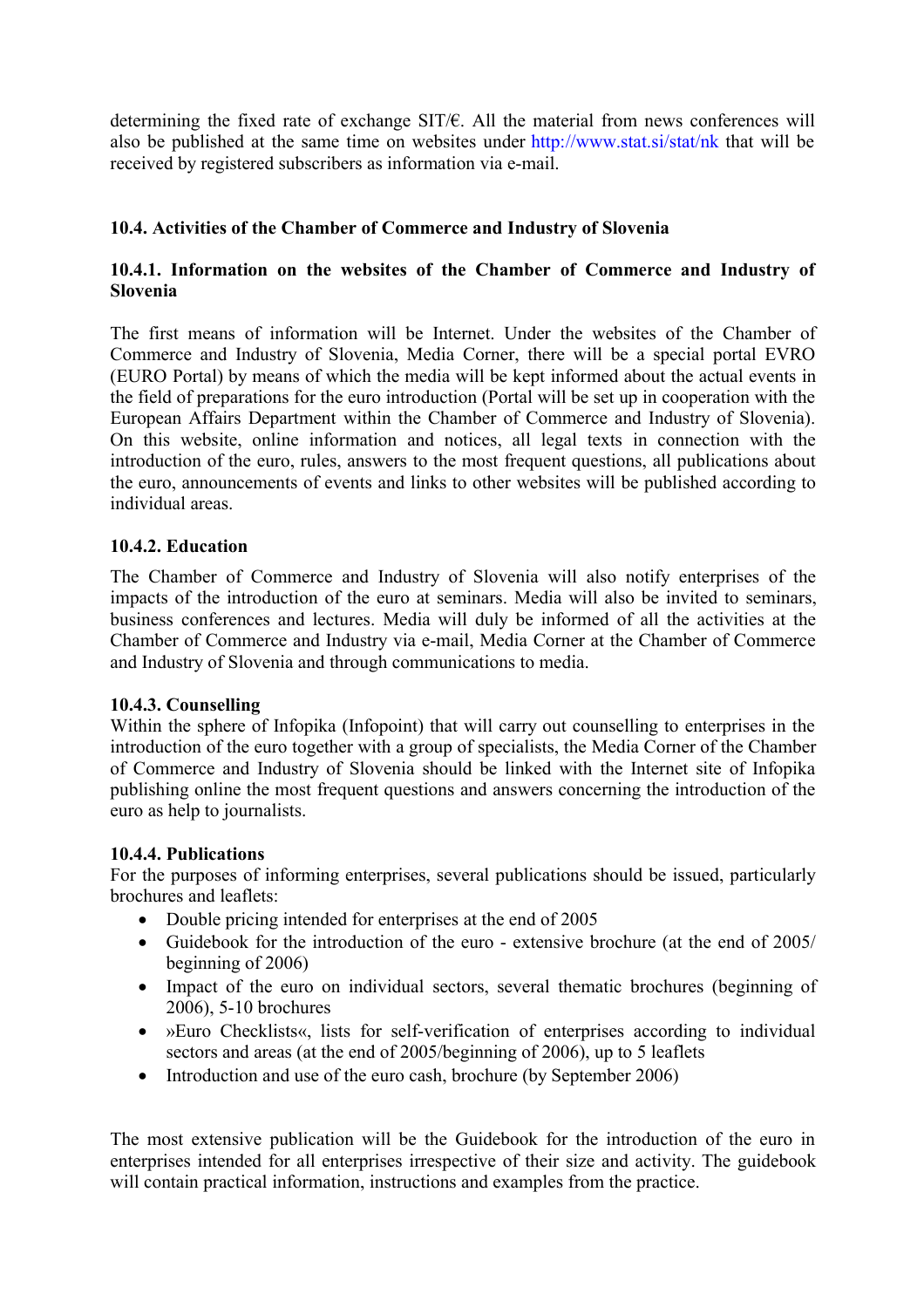#### **10.4.5. Information via media**

### **- Section Halo Evropa (Hello Europe section)**

It is intended for the purpose of informing enterprises about the EU legislation; however, articles on the euro and events of the Chamber of Commerce and Industry can also be published under this framework.

#### **- Magazine Glas gospodarstva (Voice of Economy magazine)**

In the magazine Glas gospodarstva (Voice of Economy), the information about the introduction of the euro and of the activities of carried out by associations, regional chambers within the Chamber of Commerce and Industry of Slovenia and specialist services concerning the introduction of the euro.

**- Television**

Participation in thematic television broadcasts together with our specialists.

**- Radio**

Participation in thematic radio broadcasts together with our specialists.

**- Print media**

#### **Cooperation with print media at national and regional level**

#### **10.5. Slovene Consumers' Association**

As it results from the recommendations provided by the European Commission, the independent consumer information and awareness of the introduction of the euro by an independent consumer organisation and the independent control over the implementation of the new currency introduction process (including product and services price monitoring) carried out by an independent consumer organisation for the protection of consumer interests, are of great significance during the transition to the euro.

#### 10.5.1 **Price watch**

Price watch and price conversion watch (double pricing) prior to, during the process itself and after the change of the currency as well as paying attention to irregularities:

- determination of the price watch methodology/adequate IT support
- preparation of price taking: first taking of prices and services (three separate consumer baskets: product basket, services basket, product and services basket) and data processing.

#### 10.5.2. **Direct counselling and support to consumers:**

- web portal EVROPOPOTROŠNIK (EURO CONSUMER Portal)
- consumer Evro telephone (Euro telephone)
- reporting on the results of price watch in the magazine VIP
- informing consumers (section Evro (Euro section) in the magazine VIP)
- thematic euro enclosure in the magazine VIP
- explanation of the legislation and regulations having an effect on the status of consumers when changing the currency in Slovenia
- preparation of informative and educational material
- for all consumers
- for elderly consumers
- for younger consumers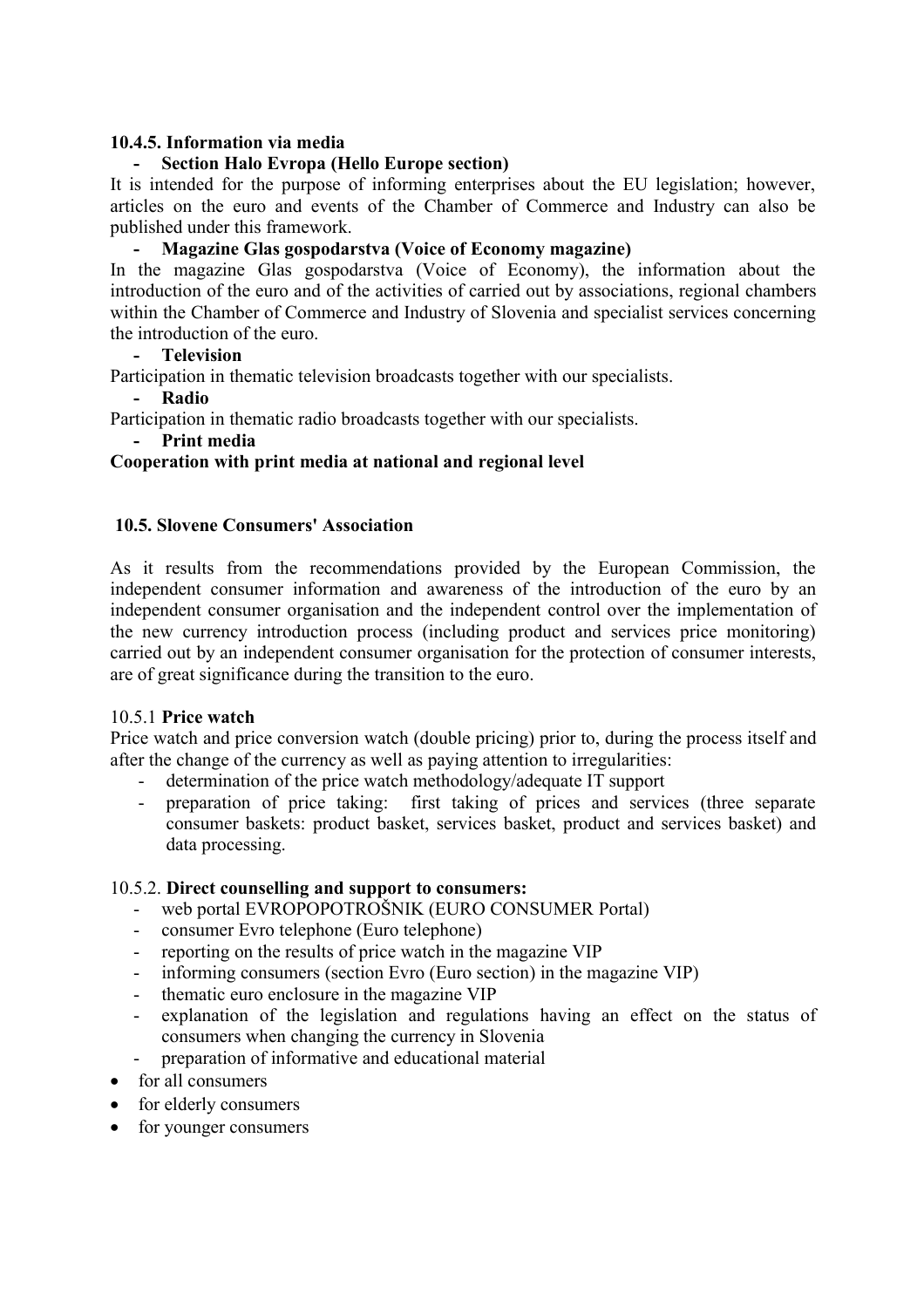## **10.5.3. Cooperation with media**

- preparation of daily and weekly information
- regular monthly press conferences
- preparation of informative and educational contributions for consumers on TV, radio and in daily newspapers
- web portal EVROPOPOTROŠNIK (EURO CONSUMER Portal)